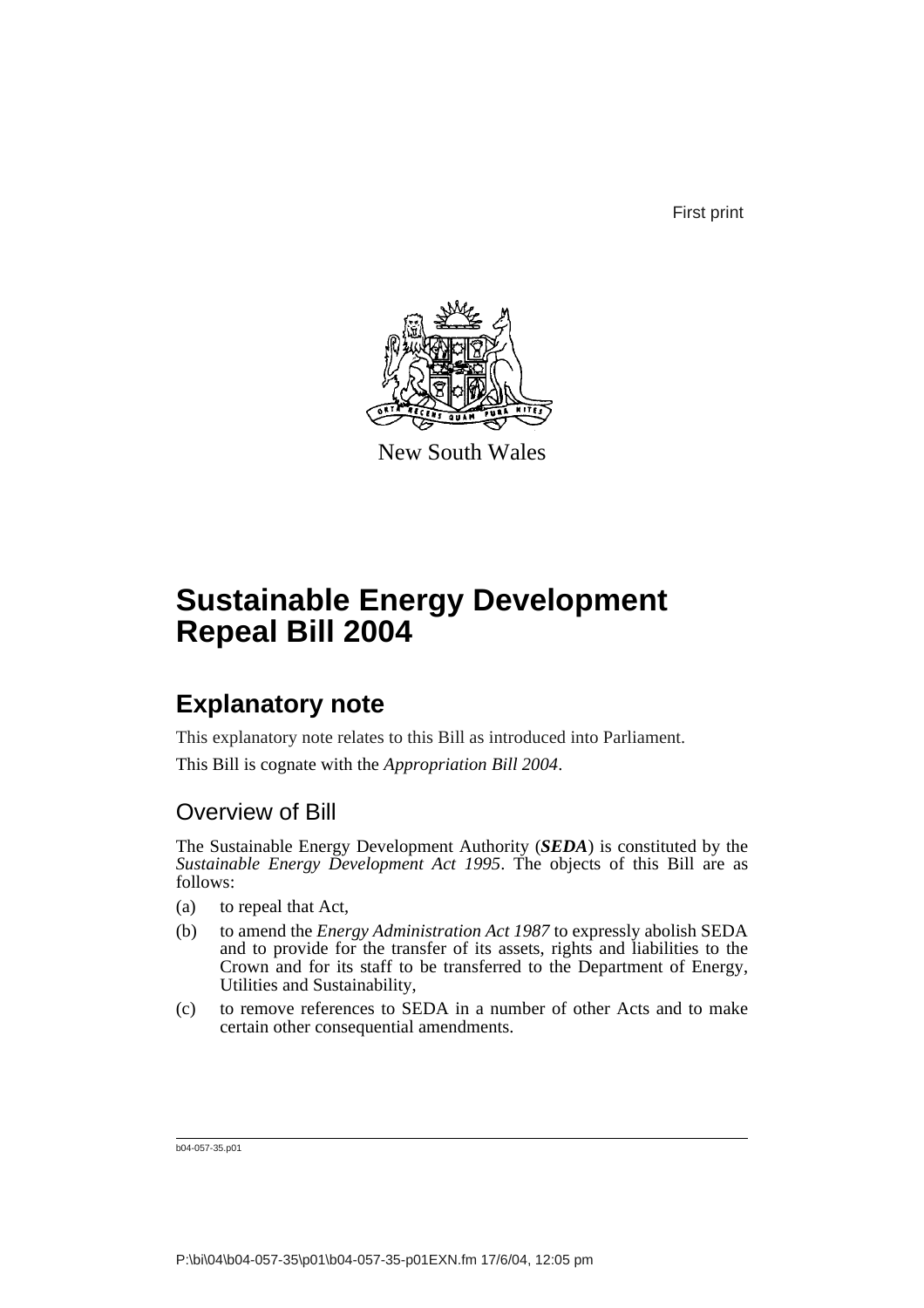Explanatory note

### Outline of provisions

**Clause 1** sets out the name (also called the short title) of the proposed Act.

**Clause 2** provides for the commencement of the proposed Act on 1 July 2004.

**Clause 3** repeals the *Sustainable Energy Development Act 1995*.

**Clause 4** is a formal provision that gives effect to the amendments to the *Energy Administration Act 1987* set out in Schedule 1.

**Clause 5** is a formal provision that gives effect to the amendments to the other Acts specified in Schedule 2.

**Schedule 1** contains the amendments to the *Energy Administration Act 1987* described in paragraph (b) of the overview above.

**Schedule 2** contains the amendments described in paragraph (c) of the overview above.

Explanatory note page 2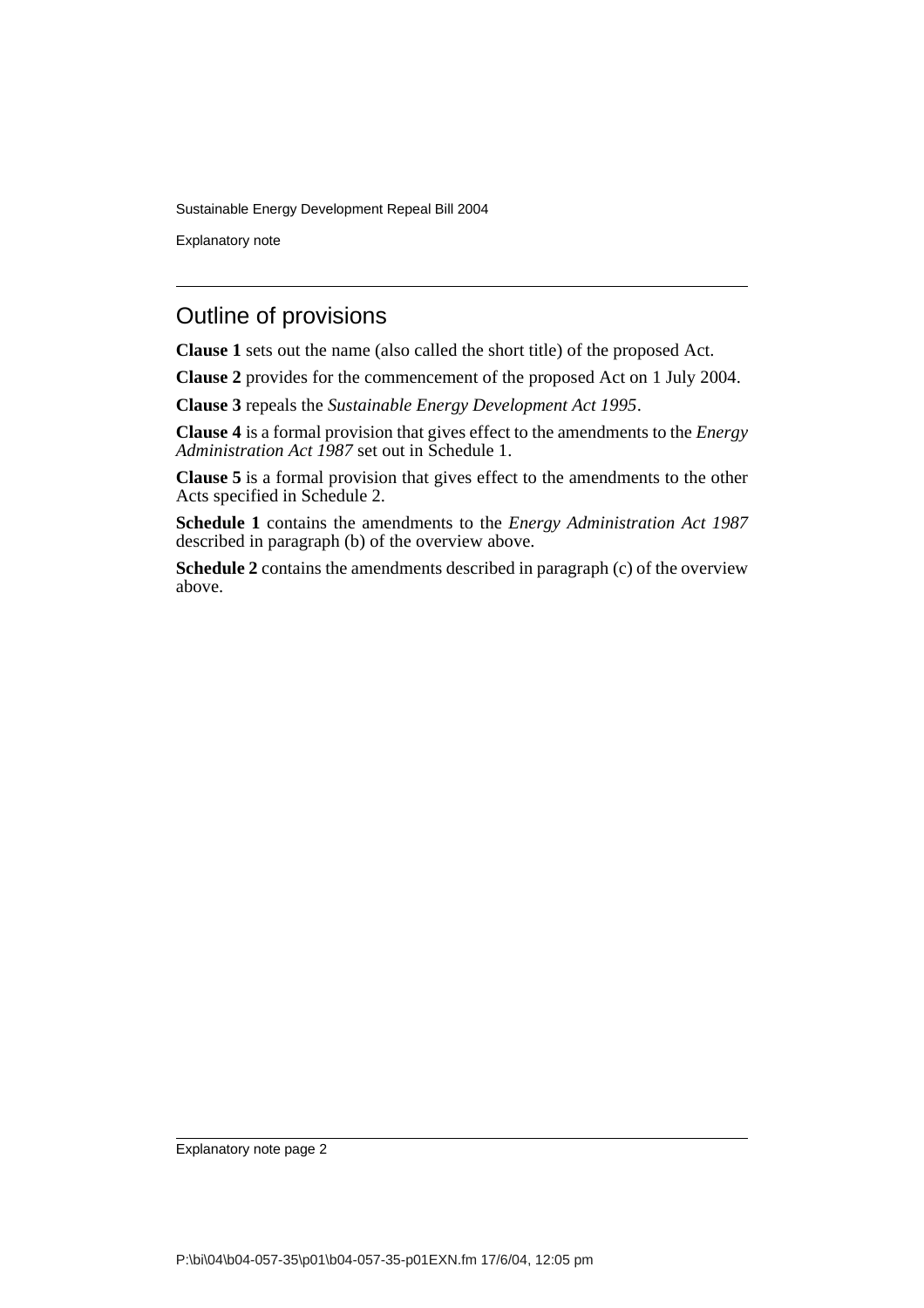First print



New South Wales

# **Sustainable Energy Development Repeal Bill 2004**

### **Contents**

|                                                         | Page           |
|---------------------------------------------------------|----------------|
| Name of Act                                             |                |
| Commencement                                            |                |
| Repeal of Sustainable Energy Development Act 1995 No 96 | $\overline{2}$ |
| Amendment of Energy Administration Act 1987 No 103      |                |
| Consequential amendment of other Acts                   |                |
| Amendment of Energy Administration Act 1987             |                |
| Schedule 2 Amendment of other Acts                      | 6              |
|                                                         |                |

b04-057-35.p01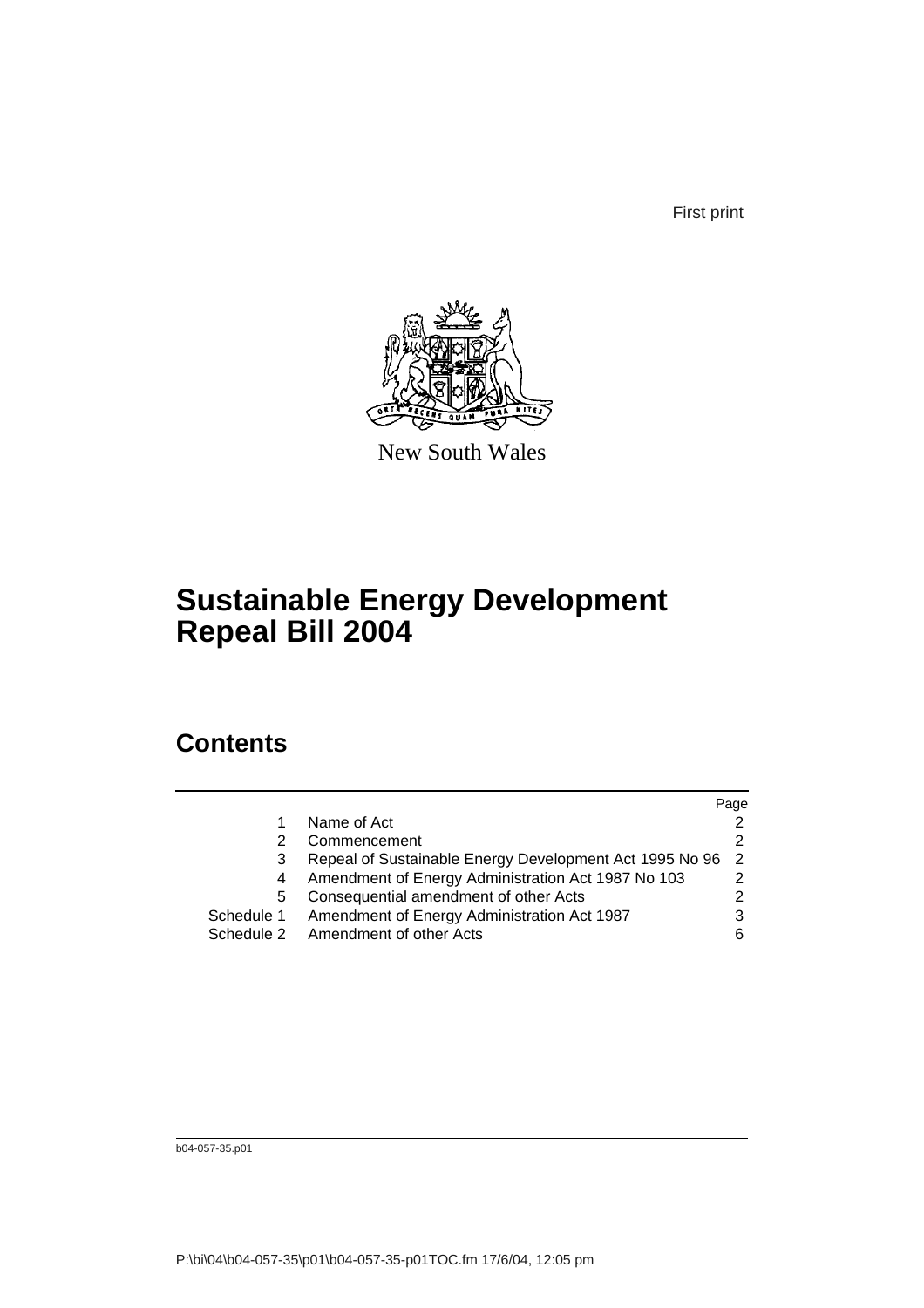**Contents** 

Page

Contents page 2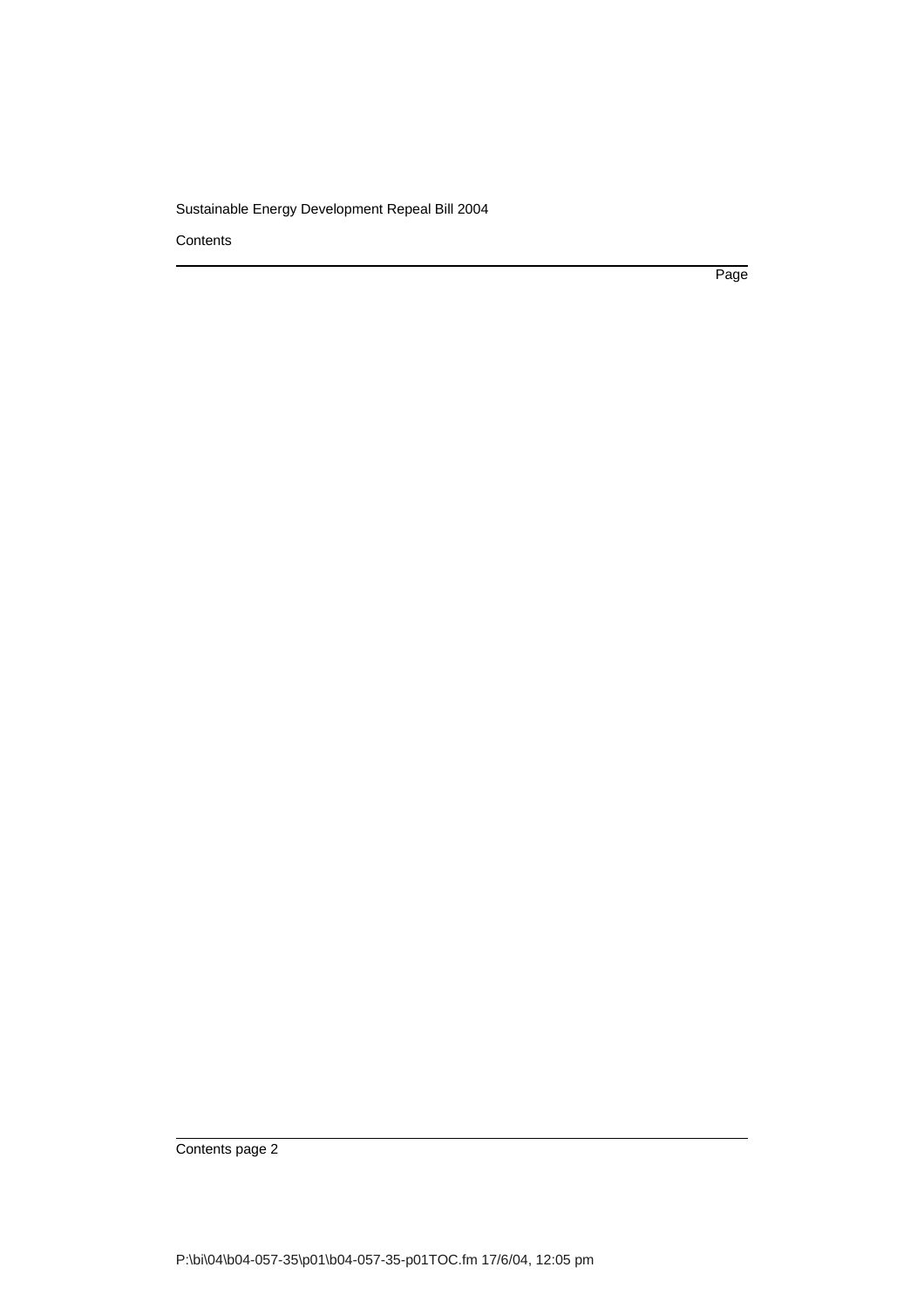

New South Wales

# **Sustainable Energy Development Repeal Bill 2004**

No , 2004

#### **A Bill for**

An Act to repeal the *Sustainable Energy Development Act 1995*; to amend the *Energy Administration Act 1987* to provide for the abolition of the Sustainable Energy Development Authority and the transfer of its staff and its assets, rights and liabilities; and for related purposes.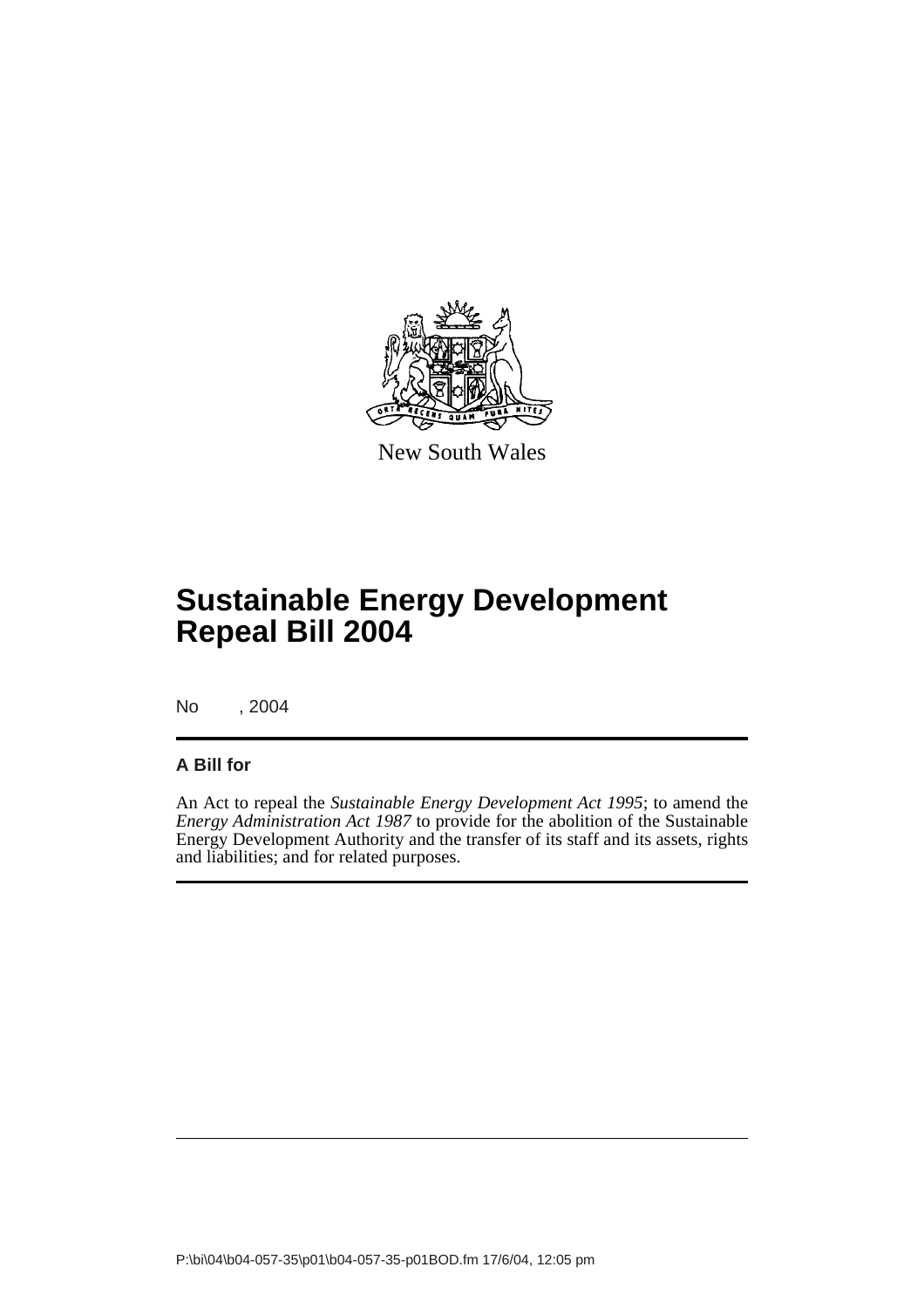<span id="page-5-4"></span><span id="page-5-3"></span><span id="page-5-2"></span><span id="page-5-1"></span><span id="page-5-0"></span>

| 1<br>The Legislature of New South Wales enacts: |                                                                             |                |  |  |
|-------------------------------------------------|-----------------------------------------------------------------------------|----------------|--|--|
| 1                                               | Name of Act                                                                 | 2              |  |  |
|                                                 | This Act is the Sustainable Energy Development Repeal Act 2004.             | 3              |  |  |
| 2                                               | <b>Commencement</b>                                                         | 4              |  |  |
|                                                 | This Act commences, or is taken to have commenced, on<br>1 July 2004.       | 5<br>6         |  |  |
| 3                                               | Repeal of Sustainable Energy Development Act 1995 No 96                     | $\overline{7}$ |  |  |
|                                                 | The Sustainable Energy Development Act 1995 is repealed.                    | 8              |  |  |
| 4                                               | Amendment of Energy Administration Act 1987 No 103                          | 9              |  |  |
|                                                 | The <i>Energy Administration Act 1987</i> is amended as set out in          | 10             |  |  |
|                                                 | Schedule 1.                                                                 | 11             |  |  |
| 5                                               | <b>Consequential amendment of other Acts</b>                                | 12             |  |  |
|                                                 | Each Act specified in Schedule 2 is amended as set out in that<br>Schedule. | 13<br>14       |  |  |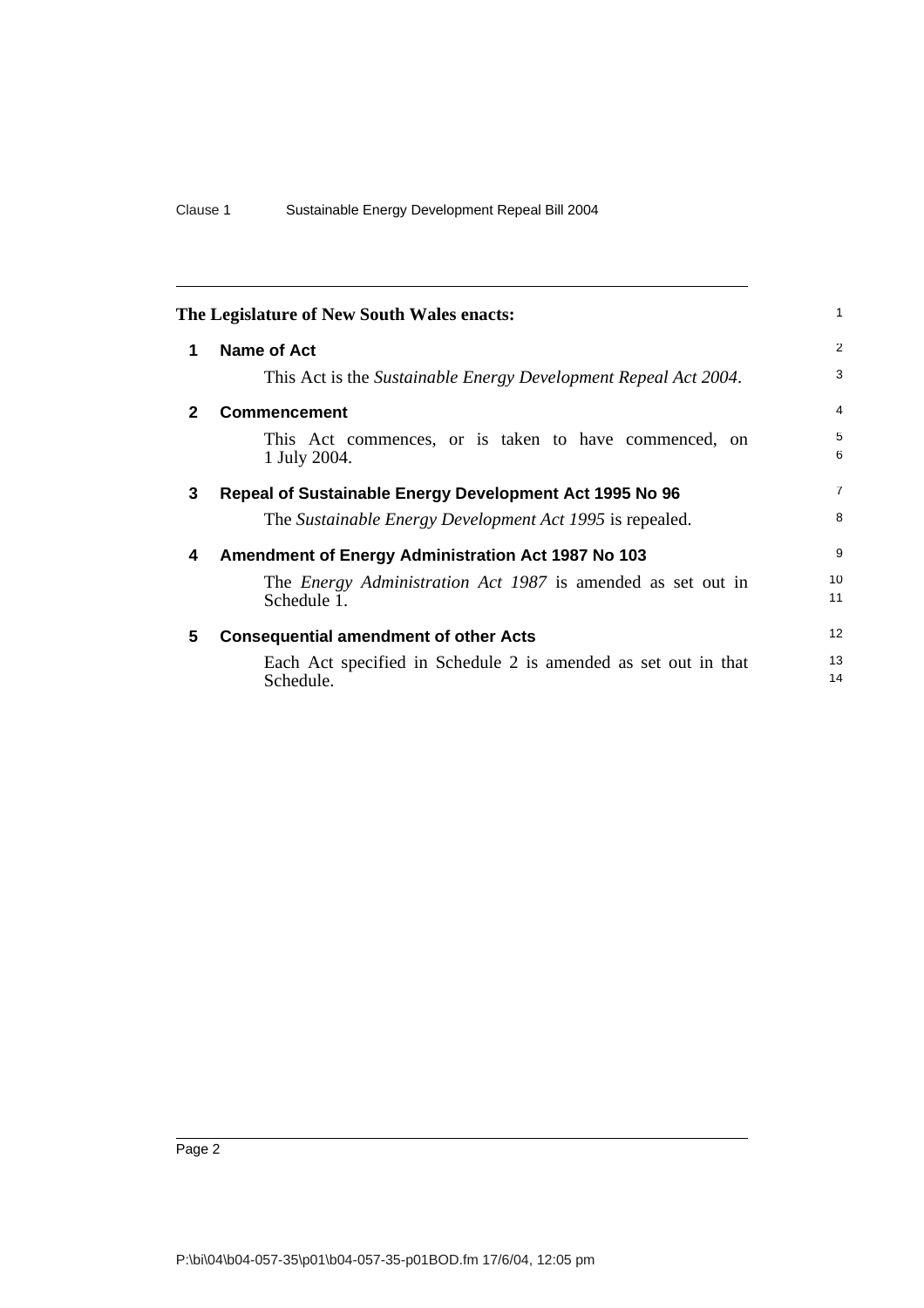Amendment of Energy Administration Act 1987 Material Contract Schedule 1

<span id="page-6-0"></span>

|       |                          | <b>Schedule 1 Amendment of Energy Administration</b><br><b>Act 1987</b>                                                             |                |  |  |
|-------|--------------------------|-------------------------------------------------------------------------------------------------------------------------------------|----------------|--|--|
|       |                          | (Section 4)                                                                                                                         | 3              |  |  |
| $[1]$ |                          | <b>Section 3 Definitions</b>                                                                                                        | $\overline{4}$ |  |  |
|       |                          | Omit the definitions of <i>Department</i> and <i>Director</i> from section $3(1)$ .                                                 | 5              |  |  |
|       | Insert instead:          |                                                                                                                                     | 6              |  |  |
|       |                          | <b>Department</b> means the Department of Energy, Utilities and<br>Sustainability.                                                  | 7<br>8         |  |  |
|       |                          | <b>Director-General</b> means the Director-General of the<br>Department.                                                            | 9<br>10        |  |  |
| [2]   |                          | Sections 8 (1)–(3), 10, 25 (1) (b), 42, 43 and 45 (2) and (3)                                                                       | 11             |  |  |
|       |                          | Omit "Director" and "Director's" wherever occurring.                                                                                | 12             |  |  |
|       |                          | Insert instead "Director-General" and "Director-General's" respectively.                                                            | 13             |  |  |
| [3]   | <b>Section 54</b>        |                                                                                                                                     | 14             |  |  |
|       |                          | Insert after section 53:                                                                                                            | 15             |  |  |
|       | 54                       | Savings, transitional and other provisions                                                                                          | 16             |  |  |
|       |                          | Schedule 2 has effect.                                                                                                              | 17             |  |  |
| [4]   | <b>Schedule 2</b>        |                                                                                                                                     | 18             |  |  |
|       | Insert after Schedule 1: |                                                                                                                                     |                |  |  |
|       |                          | Schedule 2 Savings, transitional and other<br>provisions<br>(Section 54)                                                            | 20<br>21<br>22 |  |  |
|       | Part 1                   | <b>General</b>                                                                                                                      | 23             |  |  |
|       | 1                        | <b>Regulations</b>                                                                                                                  | 24             |  |  |
|       | (1)                      | The regulations may contain provisions of a savings or<br>transitional nature consequent on the enactment of the<br>following Acts: | 25<br>26<br>27 |  |  |
|       |                          | Sustainable Energy Development Repeal Act 2004                                                                                      | 28             |  |  |

Page 3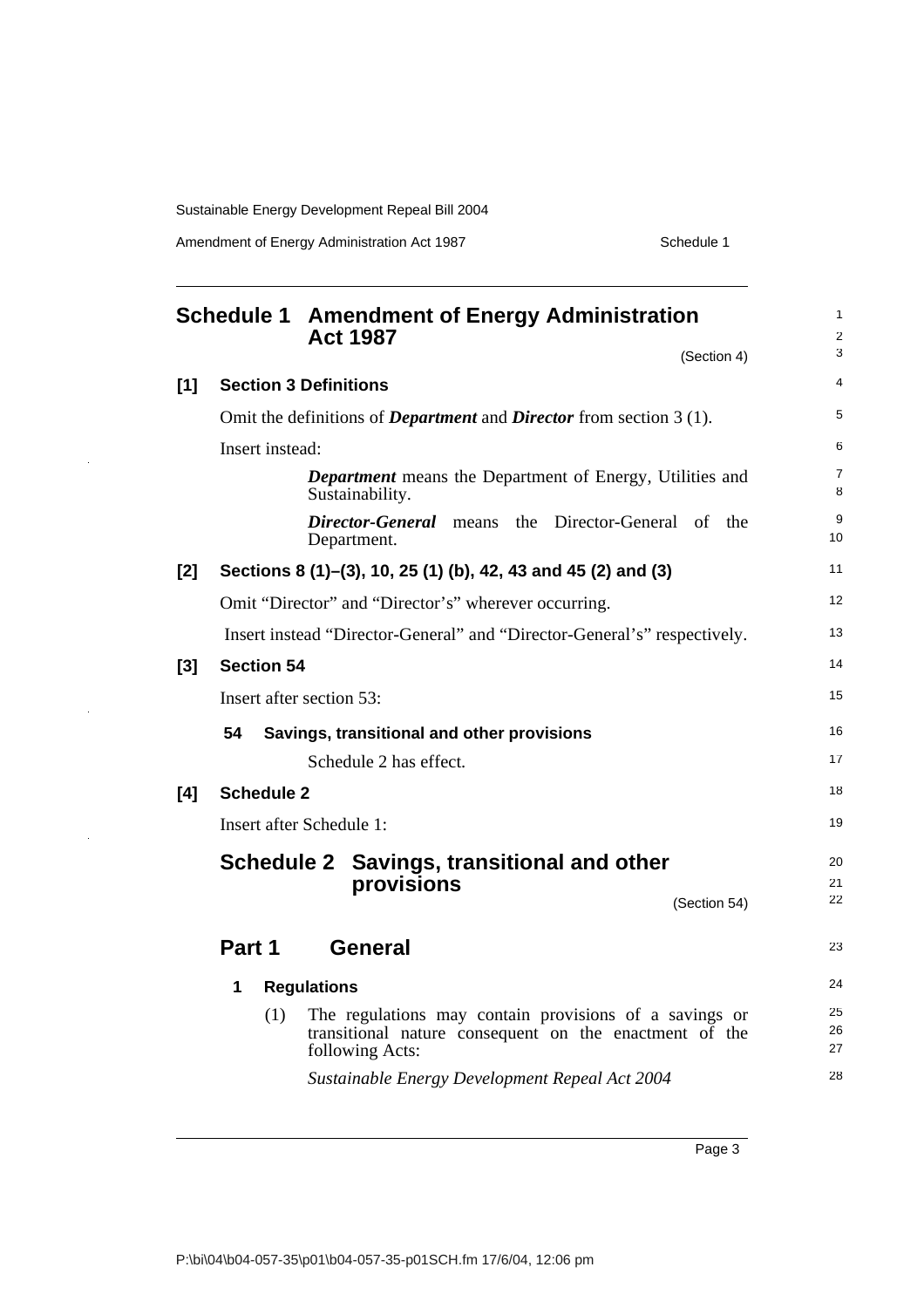|              | (2)<br>Any such provision may, if the regulations so provide, take<br>effect from the date of assent to the Act concerned or a later<br>date.                                          |                                                                                                                                                                                                                                                          |                      |
|--------------|----------------------------------------------------------------------------------------------------------------------------------------------------------------------------------------|----------------------------------------------------------------------------------------------------------------------------------------------------------------------------------------------------------------------------------------------------------|----------------------|
|              | (3)<br>To the extent to which any such provision takes effect from a<br>date that is earlier than the date of its publication in the<br>Gazette, the provision does not operate so as: |                                                                                                                                                                                                                                                          | 4<br>5<br>6          |
|              |                                                                                                                                                                                        | to affect, in a manner prejudicial to any person (other<br>(a)<br>than the State or an authority of the State), the rights of<br>that person existing before the date of its publication, or                                                             | 7<br>8<br>9          |
|              |                                                                                                                                                                                        | to impose liabilities on any person (other than the State<br>(b)<br>or an authority of the State) in respect of anything done<br>or omitted to be done before the date of its publication.                                                               | 10<br>11<br>12       |
| Part 2       |                                                                                                                                                                                        | Provisions consequent on enactment of<br><b>Sustainable Energy Development Repeal</b><br><b>Act 2004</b>                                                                                                                                                 | 13<br>14<br>15       |
| $\mathbf{2}$ |                                                                                                                                                                                        | <b>Definitions</b>                                                                                                                                                                                                                                       | 16                   |
|              |                                                                                                                                                                                        | In this Part:                                                                                                                                                                                                                                            | 17                   |
|              |                                                                                                                                                                                        | <b>repealing Act</b> means the Sustainable Energy Development<br>Repeal Act 2004.                                                                                                                                                                        | 18<br>19             |
|              |                                                                                                                                                                                        | <b>SEDA</b> means the Sustainable Energy Development Authority<br>constituted by the Sustainable Energy Development Act 1995,<br>as in force before its repeal by the repealing Act.                                                                     | 20<br>21<br>22       |
| 3            |                                                                                                                                                                                        | <b>Abolition of SEDA</b>                                                                                                                                                                                                                                 | 23                   |
|              | (1)                                                                                                                                                                                    | On the commencement of the repealing Act:                                                                                                                                                                                                                | 24                   |
|              |                                                                                                                                                                                        | SEDA is abolished, and<br>(a)                                                                                                                                                                                                                            | 25                   |
|              |                                                                                                                                                                                        | (b)<br>any assets, rights and liabilities of SEDA become the<br>assets, rights and liabilities of the Crown.                                                                                                                                             | 26<br>27             |
|              | (2)                                                                                                                                                                                    | In this clause:                                                                                                                                                                                                                                          | 28                   |
|              |                                                                                                                                                                                        | assets means any legal or equitable estate or interest (whether<br>present or future and whether vested or contingent) in real or<br>personal property of any description (including money), and<br>includes securities, choses in action and documents. | 29<br>30<br>31<br>32 |
|              |                                                                                                                                                                                        | <i>liabilities</i> means all liabilities, debts and obligations (whether<br>present or future and whether vested or contingent).                                                                                                                         | 33<br>34             |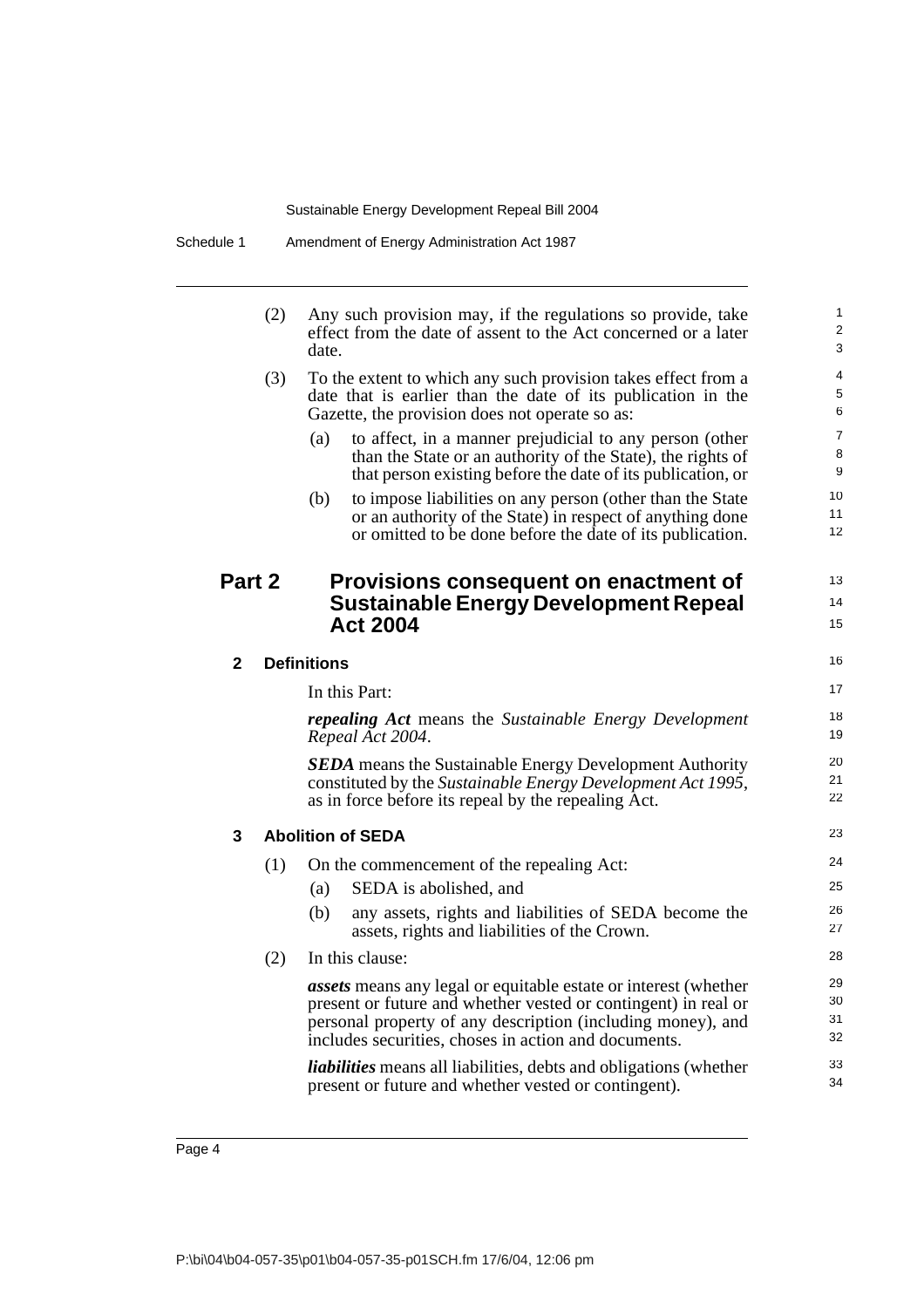|   |     | <i>rights</i> means all rights, powers, privileges and immunities<br>(whether present or future and whether vested or contingent).                                                                 | $\mathbf{1}$<br>2        |
|---|-----|----------------------------------------------------------------------------------------------------------------------------------------------------------------------------------------------------|--------------------------|
| 4 |     | <b>Executive Director of SEDA</b>                                                                                                                                                                  | 3                        |
|   | (1) | On the commencement of the repealing Act, the person who,<br>immediately before that commencement, held office as the<br>Executive Director of SEDA ceases to hold that office.                    | $\overline{4}$<br>5<br>6 |
|   | (2) | A person who, under this clause, ceases to hold office is not<br>entitled to any remuneration or compensation because of the<br>loss of that office.                                               | $\overline{7}$<br>8<br>9 |
| 5 |     | <b>Staff of SEDA</b>                                                                                                                                                                               | 10                       |
|   | (1) | On the commencement of the repealing Act, the staff of<br>SEDA are transferred to the Department.                                                                                                  | 11<br>12                 |
|   | (2) | The transfer of such staff is taken to have been done under<br>section 87 of the Public Sector Employment and Management<br>Act 2002.                                                              | 13<br>14<br>15           |
| 6 |     | Annual report of SEDA for year ending 30 June 2004                                                                                                                                                 | 16                       |
|   |     | The annual report of SEDA for the year ending 30 June 2004<br>may be included in the annual report of the Department for<br>that year.                                                             | 17<br>18<br>19           |
| 7 |     | <b>References to SEDA</b>                                                                                                                                                                          | 20                       |
|   |     | A reference in any other Act or in an instrument made under<br>an Act or in any document to SEDA or to the Executive<br>Director of SEDA is to be read as a reference to the Director-<br>General. | 21<br>22<br>23<br>24     |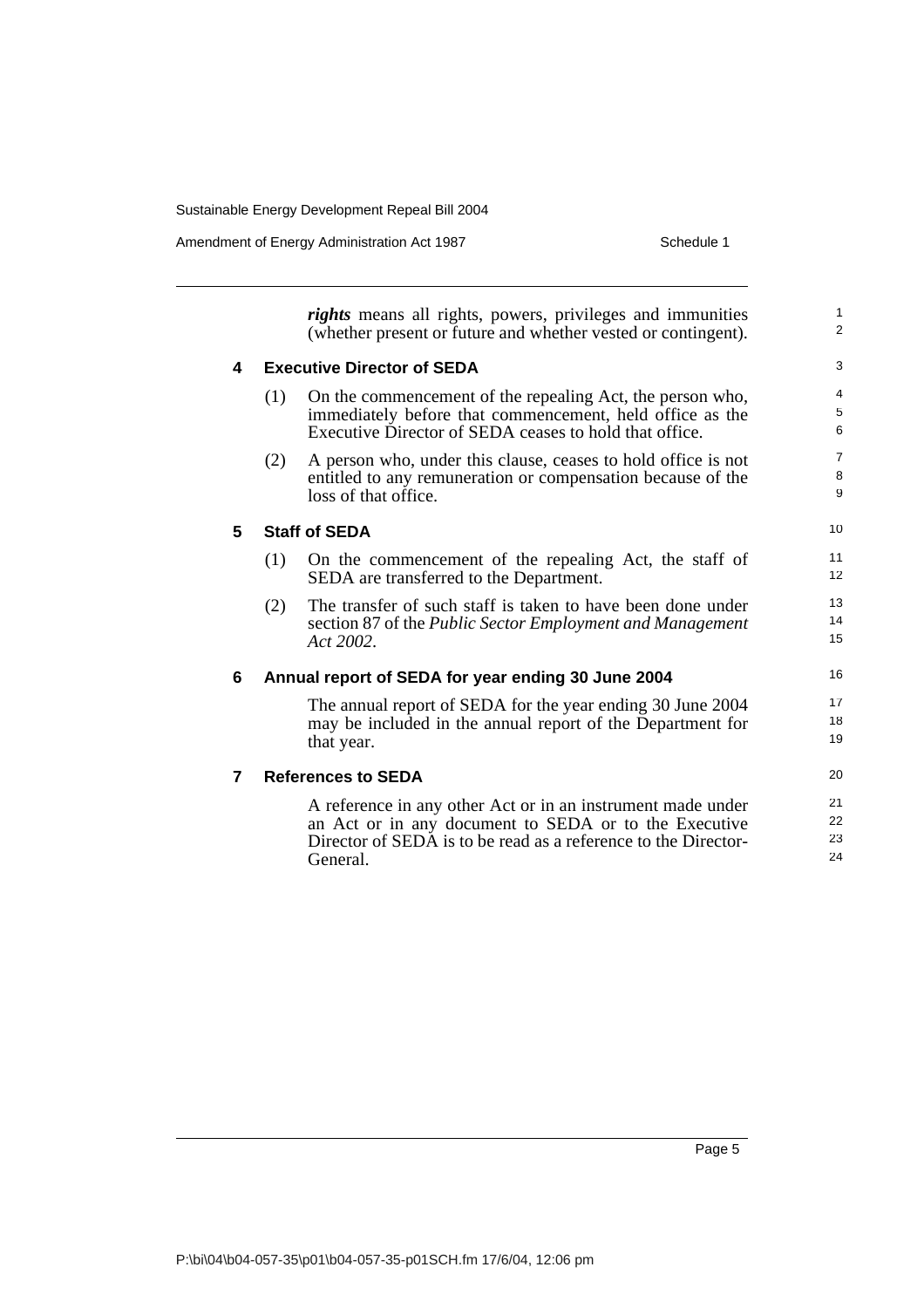<span id="page-9-0"></span>

| <b>Schedule 2 Amendment of other Acts</b><br>(Section 5) |                                       |                      |     |                                                                                                                                                                                                                                  | 1<br>$\overline{2}$  |
|----------------------------------------------------------|---------------------------------------|----------------------|-----|----------------------------------------------------------------------------------------------------------------------------------------------------------------------------------------------------------------------------------|----------------------|
| 2.1                                                      |                                       |                      |     | <b>Electricity (Consumer Safety) Act 2004 No 4</b>                                                                                                                                                                               | 3                    |
| [1]                                                      |                                       |                      |     | Schedule 3 Amendment of Energy Administration Act 1987 No 103                                                                                                                                                                    | 4                    |
|                                                          |                                       | Omit Schedule 3 [7]. |     |                                                                                                                                                                                                                                  | 5                    |
| [2]                                                      | <b>Schedule 3 [10] and [11]</b>       |                      |     | 6                                                                                                                                                                                                                                |                      |
|                                                          | Omit Schedule 3 [10]. Insert instead: |                      |     | 7                                                                                                                                                                                                                                |                      |
|                                                          | $[10]$                                |                      |     | Schedule 2 Savings, transitional and other provisions                                                                                                                                                                            | 8                    |
|                                                          |                                       |                      |     | Insert at the end of clause $1(1)$ :                                                                                                                                                                                             | 9                    |
|                                                          |                                       |                      |     | <i>Electricity (Consumer Safety) Act 2004, but only in</i><br>relation to the amendments made to this Act                                                                                                                        | 10<br>11             |
|                                                          | $[11]$                                |                      |     | Schedule 2, Part 3                                                                                                                                                                                                               | 12                   |
|                                                          |                                       |                      |     | <b>Insert after Part 2:</b>                                                                                                                                                                                                      | 13                   |
|                                                          |                                       | Part 3               |     | <b>Provisions consequent on</b><br>enactment of Electricity (Consumer<br>Safety) Act 2004                                                                                                                                        | 14<br>15<br>16       |
|                                                          |                                       | 8                    |     | <b>Definitions</b>                                                                                                                                                                                                               | 17                   |
|                                                          |                                       |                      |     | In this Part:                                                                                                                                                                                                                    | 18                   |
|                                                          |                                       |                      |     | <i>repeal date</i> means the date on which the repealed Act is<br>repealed by the <i>Electricity</i> ( <i>Consumer Safety</i> ) <i>Act 2004</i> .                                                                                | 19<br>20             |
|                                                          |                                       |                      |     | <i>repealed Act</i> means the <i>Electricity Safety Act 1945</i> as in<br>force immediately before its repeal by the Electricity<br>(Consumer Safety) Act 2004.                                                                  | 21<br>22<br>23       |
|                                                          |                                       | 9                    |     | <b>Continuation of certain Regulations made under</b><br>repealed Act                                                                                                                                                            | 24<br>25             |
|                                                          |                                       |                      | (1) | Electricity Safety<br><b>The</b><br><i>(Equipment</i> )<br><i>Efficiency</i> )<br>Regulation 1999, as in force immediately before the<br>repeal date, continues in force and is taken to be a<br>regulation made under this Act. | 26<br>27<br>28<br>29 |

 $\bar{z}$ 

 $\hat{\boldsymbol{\beta}}$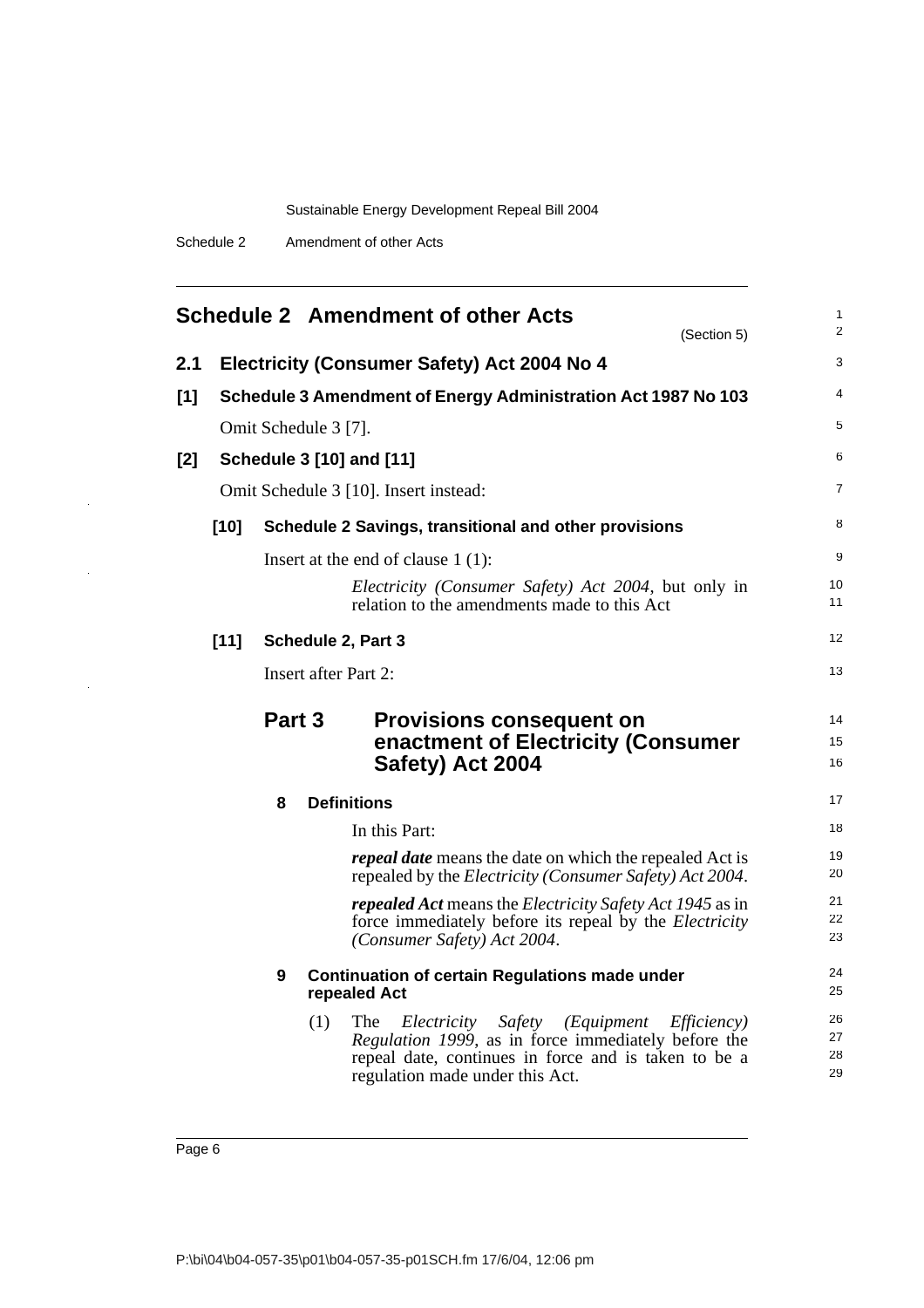Amendment of other Acts Schedule 2

|         | The Regulation continued in force by subclause (1) may<br>(2)<br>be amended and repealed in the same way as any other<br>regulation made under this Act. | $\mathbf{1}$<br>$\overline{2}$<br>3 |
|---------|----------------------------------------------------------------------------------------------------------------------------------------------------------|-------------------------------------|
| 2.2     | First State Superannuation Act 1992 No 100                                                                                                               | $\overline{4}$                      |
|         | <b>Schedule 1 Employers</b>                                                                                                                              | 5                                   |
|         | Omit "Sustainable Energy Development Authority".                                                                                                         | 6                                   |
| 2.3     | <b>Public Authorities (Financial Arrangements) Act 1987 No 33</b>                                                                                        | $\overline{7}$                      |
|         | Section 28 Part not to apply in certain cases                                                                                                            | 8                                   |
|         | Omit section $28(1)(c)$ .                                                                                                                                | 9                                   |
| 2.4     | Public Finance and Audit Act 1983 No 152                                                                                                                 | 10                                  |
|         | <b>Schedule 2 Statutory bodies</b>                                                                                                                       | 11                                  |
|         | Omit "Sustainable Energy Development Authority".                                                                                                         | 12 <sup>2</sup>                     |
| $2.5\,$ | <b>Public Sector Employment and Management Act 2002 No 43</b>                                                                                            | 13                                  |
| $[1]$   | Section 133 Declared authorities to which Part applies                                                                                                   | 14                                  |
|         | Omit "Sustainable Energy Development Authority" from the Table to the<br>section.                                                                        | 15<br>16                            |
| [2]     | Schedule 2 Executive positions (other than non-statutory SES<br>positions)                                                                               | 17<br>18                            |
|         | Omit "Executive Director of the Sustainable Energy Development<br>Authority" from Part 3 of the Schedule.                                                | 19<br>20                            |
| 2.6     | <b>State Authorities Non-contributory Superannuation Act</b><br>1987 No 212                                                                              | 21<br>22                            |
|         | <b>Schedule 1 Employers</b>                                                                                                                              | 23                                  |
|         | Omit "Sustainable Energy Development Authority" from Part 1.                                                                                             | 24                                  |
| 2.7     | <b>State Authorities Superannuation Act 1987 No 211</b>                                                                                                  | 25                                  |
|         | <b>Schedule 1 Employers</b>                                                                                                                              | 26                                  |
|         | Omit "Sustainable Energy Development Authority" from Part 1.                                                                                             | 27                                  |
|         |                                                                                                                                                          |                                     |

Page 7